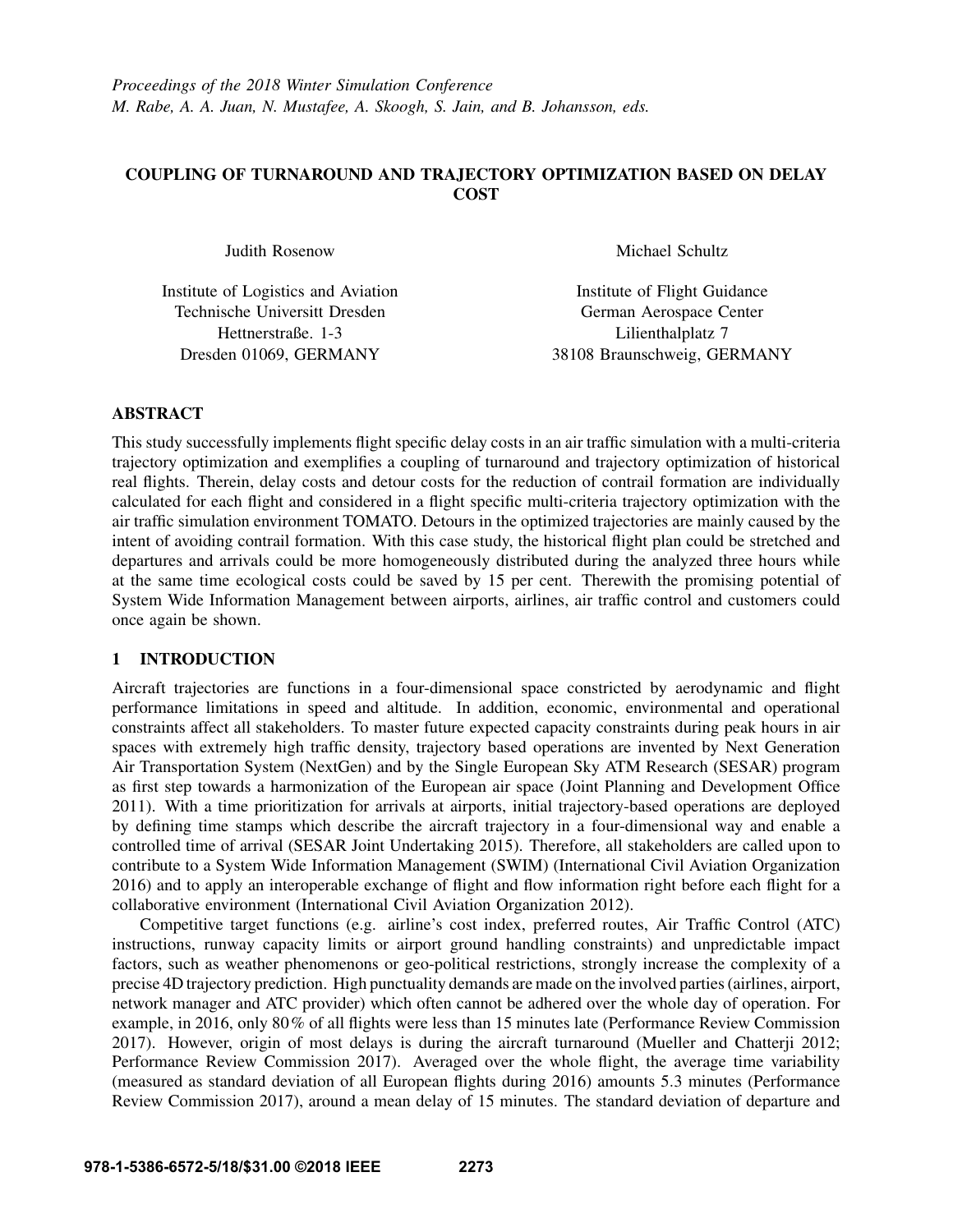arrival delay reaches 16.6 and 18.6 minutes (Mueller and Chatterji 2012). Note, in 2009, the average predictability of the airborne trajectory 20 minutes before arrival was 30 seconds (Bronsvoort et al. 2009), giving aircraft ground handlers the opportunity to react to delayed arrivals with a fast turnaround (Schultz 2018a). Furthermore, airlines implement time buffers to achieve target values of punctuality (Schultz 2018b).

For example, in order to secure an efficient and safe Air Traffic Flow and Capacity Management (ATFCM), for flights planned to enter into airspace sectors anticipated as significant demand/capacity imbalances, departures slots are allocated by the Network Management Operation Center NMOC. Allocated departures slots may induce specific delays (ATFCM delays). For such flights (regulated flights), imposed slot adherence of take-off-time is -5 min + 10 min. For Collaborative Decision Making (CDM) airports (most of the major hubs in Europe), ATFM slot allocation is coordinated with Airport CDM systems, to optimize turnaround operations.

Delays are expensive. Time dependent costs influence crew salaries, airport charges for parking positions and compensation for missing connecting flights, to name some of the concerned (International Air Transport Association 2017). Airline delay cost dependencies are summarized and parameters are updated by Cook and Tanner (2015). Departure delay may be caused for four reasons: airline, reactionary (as respond on already delayed arrivals), en-route (ATFM induced) and weather (at destination) (International Air Transport Association 2017). Although operational resilience is currently a subject of research and major concern for airport planners, sometimes, the share of reactionary delay (as part of the average departure delay per flight) increases with daytime and reaches a maximum value of 66% at 9 p.m. (Eurocontrol 2016). En-route and weather influenced delays only share 8% of the delays but the local turnaround, caused by airlines, airport operators, ground handlers and other parties induced 35% of all departure delays in 2016 where the averaged (over all European flights) departure delay per flight reached 11.2 minutes (Performance Review Commission 2017). Hence, the initiators of delay are non linearly coupled; an already delayed aircraft causes additional trouble at the airport with extra delay costs. However, to ensure a continuous demand and a maximum use of resources, any system to be operated needs to reach a certain limit of acceptable level of delay in order to be profitable.

Delays are unavoidable. Even in a fully automated operation, weather conditions will change in an unpredictable manner, disregarding from the difficulty to reliably predict weather conditions along the whole flight. In addition, airline target functions might change between the flight planning process and the day of operation (Rosenow et al. 2018). Subsequent, aircraft speed, climb and descent profile will change (as reaction on a different cost index). In Free Route Airspaces (FRA), as intended by (Bucuroiu 2017), the preferred flight path will change, because weightings of the multi-criteria trajectory optimization will be adapted. For example, the formation of condensation trails could be burdened with high environmental costs causing lateral and vertical deviations from the originally flight plan to avoid ice-supersaturated regions in the atmosphere. Exactly those spontaneous modifications of the planned flight path often lead to delays. The induced delay costs must be overcome by saving environmental costs. Otherwise, increased direct operating costs due to inefficient and higher cruising speeds could be accepted to avoid delay.

The resulting cost-benefit analysis culminates in a complex, non linear optimization problem, which has been solved in the case study by using the Toolchain for Multi criteria Aircraft Trajectory Optimization (TOMATO) (Foerster et al. 2016 ; Rosenow 2017a). In this paper, a real air traffic scenario, described by 128 flights from and to Boston Logan International Airport (BOS) during three hours on April 17th, 2018, is assessed and optimized. The coupling between the air-to-air trajectory and the ground-to-ground trajectory is exemplified by the economic balance between delay costs induced by decreased environmental costs due to contrail avoidance. For each flight, a total minimum of delay costs and contrail costs is estimated, by a variation of the weighing function of contrail costs in the multi-criteria trajectory optimization.

For the first time, a coupling between ground operations and flight operations is simulated and the boundaries of environmental friendly trajectory optimization on the airport ground handling is demonstrated. Therefore, the weighting function has been analyzed from different points of view, always under hard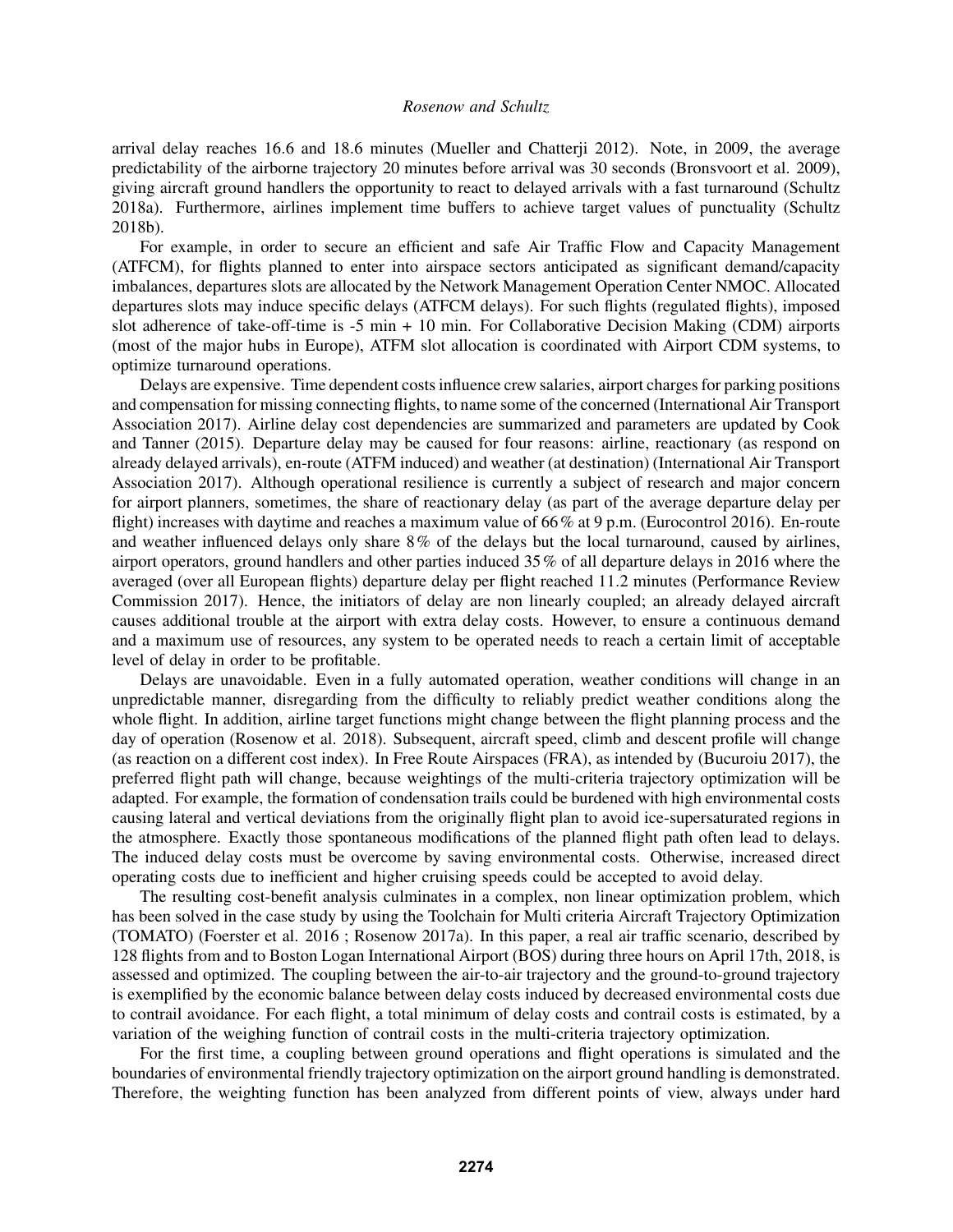constraints. In former studies, mainly the environmental part of the trajectory assessment has never been considered, although it contains the most unpredictable impact factors. The focus of the project Turnaround Integration in Trajectory And Network (TITAN) (Zerkowitz 2012), was the identification of improvement opportunities in the communication between aircraft turnaround stakeholders (Katsaros et al. 2012) and the integration possibilities for the business trajectory. However, in TITAN the aircraft was still considered as stationary. During turnaround, the trajectory continues to evolve but only in the time dimension only (Zerkowitz 2012). Neither the network level, nor environmental issues are developed in detail. Other studies end at the airport slot allocation and are not interested in the effect of trajectory deviations on the delay costs (Schultz et al. 2011; Schultz et al. 2012; Schultz et al. 2013; Ivanov et al. 2017; Pellegrini et al. 2017). Other authors focus on the absorption of delays, neglecting negative effects as increased costs by gaining speed (Belkoura et al. 2012). The restrictions may result from the necessity to precisely model the individual aircraft trajectory in order to assess competitive cost factors of the trajectory. In order to consider different weightings of the cost functions physically reliable modifications regarding flight path or speed are required. Therefore, an aircraft performance model with optimization potential is essential. Those highly complex and aircraft type specific models are rare. Matthes et al. (2016) developed a performance model for the development of environmental friendly trajectories based on BADA performance tables which is a rough approximation of the aircraft performance (Rosenow et al. 2017). Here, delay costs were not considered. The Air Traffic OPtimizer (AirTOp) would be able to the couple trajectory and ground operations, but also relies on BADA performance tables and is restricted to the implementation of a Standard Atmosphere (Rosenow et al. 2018b). Commercial products, such as Lido flight 4D by Lufthansa or the Air Traffic Simulator (TAAM) by Jeppesen only consider a Standard Atmosphere without any wind information. Therewith, weather effects cannot be reproduced.

In TOMATO, the Compromized Aircraft performance model with Limited Accuracy (COALA) (Rosenow and Fricke 2016; Rosenow et al. 2016; Rosenow et al. 2017) is implemented. COALA uses highly resolved weather data (in Grib2 format) and only falls back to the BADA flight performance model for fuel flow, and maximum thrust during climb with uncertainties in fuel flow of around 5% (Poles et al. 2010). This is the "limited accuracy" in COALA. Using the implemented jet engine combustion model, COALA is able to quantify several emission species (Rosenow et al. 2016) which can be transferred into external environmental costs by using the Global warming potential with parameters published by Myhre et al. (2013). Additionally, COALA calculates the environmental impact of condensation trails (contrails) depending on both flight performance characteristics and atmospheric conditions. By weighting the environmental impact, the trajectory can be optimized regarding minimum contrail formation. This feature makes COALA unique among the available ones.

### 2 SIMULATION AND ASSESSMENT OF OPTIMIZED TRAJECTORIES

### 2.1 Simulation Environment TOMATO

The air traffic simulation environment TOMATO is described by ((Förster et al. 2016) and (Rosenow et al. 2017)). For this case study, the toolchain has been extended by flexible weighting of contrail costs between zero and 54 tons of  $CO<sub>2</sub>$  equivalent emissions per contrail hour (compare Section 2.3) in order to manipulate the trajectory regarding minimum contrail costs and minimum delay costs. Furthermore, the quantification of delay costs is improved by the sum of linear functions depending on pilot and crew salaries, number of passengers (PAX) and amount of delay in minutes. In TOMATO, the trajectory is assessed regarding several key performance indicators, some of them can be manipulated as input variables for the weighting function of the multi-criteria trajectory optimization. The weightings are considered in the lateral path finding algorithm, amongst wind data, ice-supersatured regions, restricted areas and overfly charges (Förster et al. 2016). Other weightings, such as the cost index, the impact of insalubrious and radiative active emissions and thrust ratings to protect the engines, are considered in the vertical trajectory optimization. The key performance indicators are summarized in Direct Operating Costs (DOC) including delay costs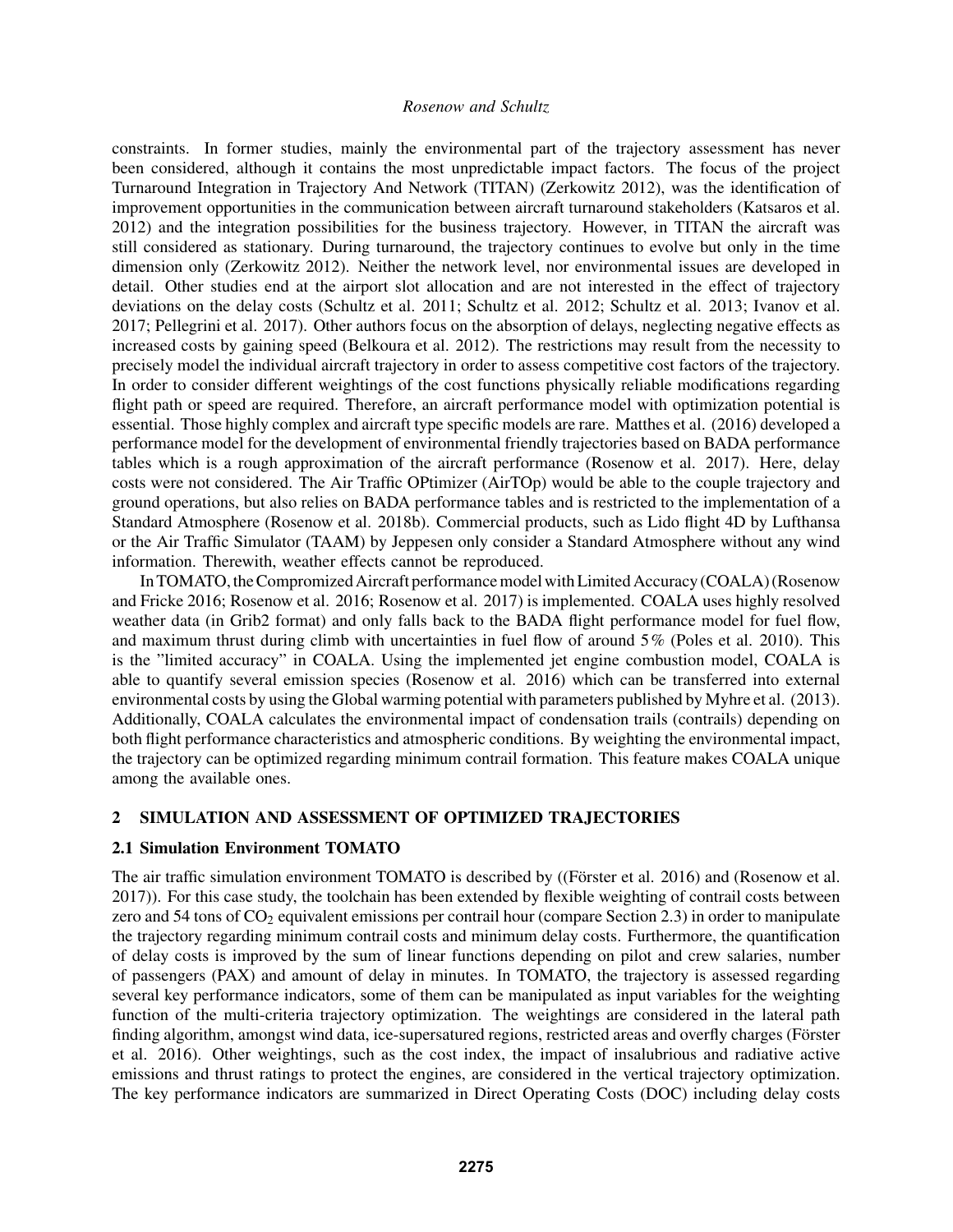und Environmental Costs (EC) which in turn contain contrail costs. TOMATO has been validated by a comparison with the Air Traffic Optimizer AirTOp using a reference scenario (Rosenow et al. 2018a).

In TOMATO, the flight performance model (COALA) analytically solves the dynamic equation of motion by considering all acceleration forces at each time step. Therewith, only physical possible trajectories are generated. For optimization purposes, target functions for speed and altitude are derived from the weighting of the multi-criteria optimization. The target values are controlled by a proportional plus integral plus differential controller and the lift coefficient is used as controlled variable (Rosenow and Fricke 2016; Rosenow et al. 2016). The implemented jet engine combustion model in COALA quantifies the emission species as well as exhaust temperature and exhaust volume flow rate, which is important for the estimation of conditions of contrail formation, together with the quantification of the number of soot particles (Rosenow 2016). With the additional analysis of the relative humidity above ice the exact duration of contrail formation can be estimated.

### 2.2 Quantification of Delay Costs

In this case study, delay costs mainly depend on the sum of four cost components: A linear cost rate is used for each pilot per minute delay  $(2.34 \in \text{/min})$ . This applies for each steward per minute delay  $(1.02 \in \text{/min})$ . The slope of crew salaries are derived from European airlines Cook and Tanner (2015). Due to missing availability of data the delay-specific costs per passenger are taken from European airline delay cost reference values which has been updated and extended in 2015 by Cook and Tanner (2015). Therein, passenger delay costs are split into hard and soft costs per passenger and per minute delay (Cook and Tanner 2015). Hard costs are considering passenger rebooking, compensation and care. Soft costs reflect subjective factors such as loss of market share due to unpunctuality. Cook and Tanner (2015) derived three scenarios for each passenger delay factor with differences between low and high scenario of approximatively 100%. Those scenarios are used to approximate the impact of the scheduled turnaround time (STT) according to the Computerized Reservations Systems (CRS) on the delay costs. Expectancy, aircraft type-specific values of the turnaround time are taken from the Aircraft Characteristics for Airport Planning. For example, the Fullserving Turnaround Time (FTT) of an Airbus A320 aircraft amounts 44.2 minutes, compared to an Outstation Turnaround Time (OTT) of 21.6 minutes (AIRBUS S.A.S 2014). FTT differs from OTT in the boarding and deboarding procedure of 150 passengers through one door and one passenger boarding bridge (compared to 180 passengers through two doors and two stairways), as well as in additional processes such as refueling, toilet serving and potable water serving (AIRBUS S.A.S 2014). If the delay exceeds the difference between fullserving and outstation turnaround time, the high passenger delay cost scenario will be used in the trajectory assessment, to consider expected higher costs for ground handling due to a missed arrival slot and to respect reactionary delay costs. On the other hand, low passenger delay cost factors will be used if the STT is still longer, than the sum of delay and OTT. Therewith, the impact of the STT on the delay costs is considered in the simulation. Furthermore, with STT and OTT airlines are given the opportunity to proceed a fast turnaround to compensate delay.

## 2.3 Quantification of Contrail-Costs and Environmental Costs

Contrails are ice particles at flight level developed from condensed water vapor (Schumann 2005). For contrail formation, the ambient atmosphere has to be cold enough to counterbalance the exhaust heat, which works against condensation (Schmidt 1941; Appleman 1953). The threshold temperature is derived from the Schmidt-Appelman-criterion (Schmidt 1941; Appleman 1953). In an ice-supersaturated ambient atmosphere contrails will form into long living artificial cirrus clouds, which are considered as contrails in this study (Brewer 1946; Schumann 1996; Sussmann and Gierens 2001). For the assessment of contrails the following assumptions are applied: In 2005, aviation induced contrails contributed to global warming as much as 21 % of the total aviation  $CO<sub>2</sub>$  emissions (Lee et al. 2010). Approximatively 10 % of the total number of flights are inducing contrails (Spichtinger 2004). Hence, the impact of a contrail induced in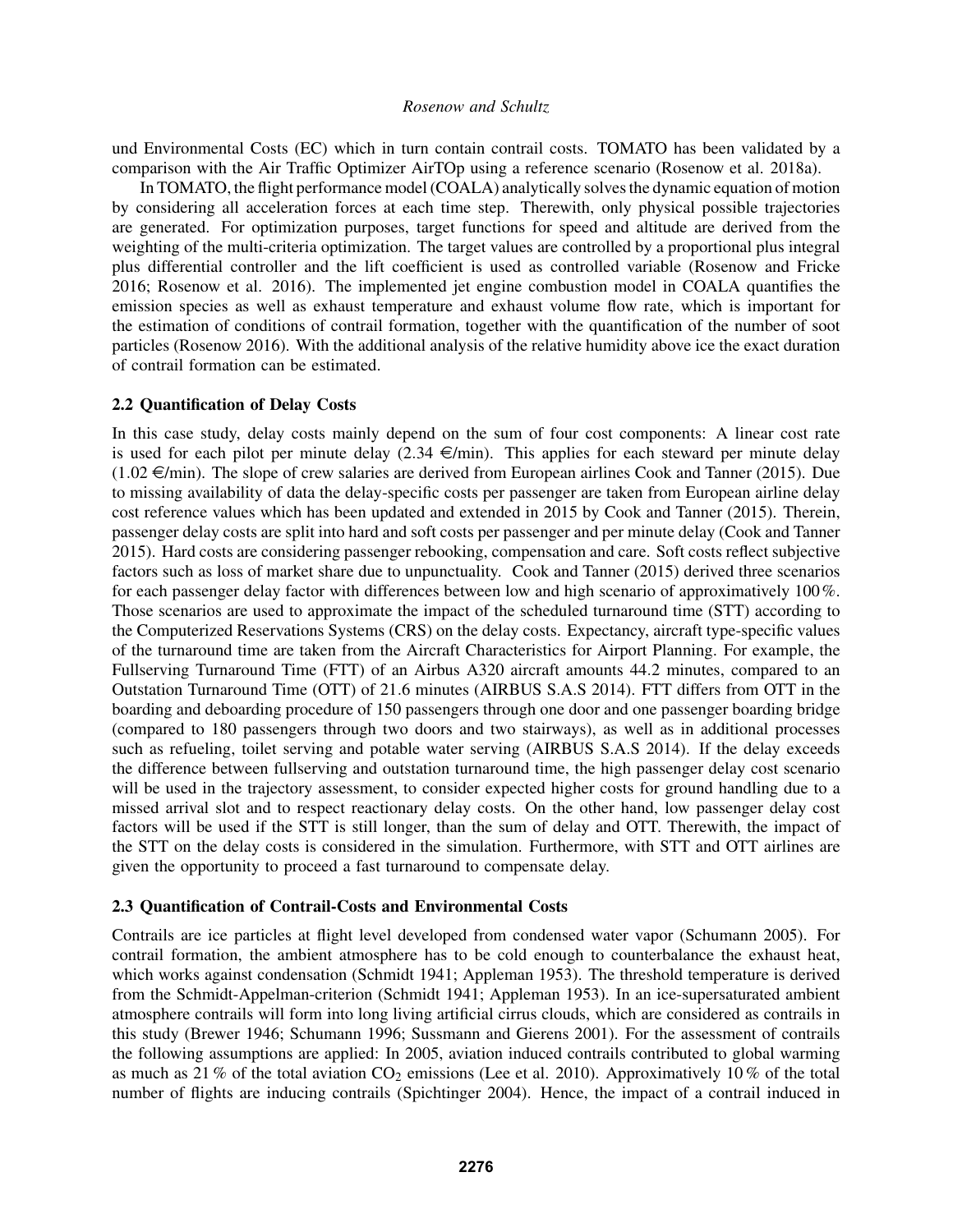one hour, can be estimated. In the assessment of this study, aircraft flying in ice-supersaturated regions are additionally burdened with a reference value of  $32$  tons of  $CO<sub>2</sub>$  equivalent emissions per flight hour in the ice-supersaturated region (Rosenow et al. 2016). This reference value is adapted depending on the time of the day following Rosenow et al. (2017). The  $CO<sub>2</sub>$  equivalent emissions are converted into monetary values by using the European Emission Trading System (ETS) and assuming a price of 65  $\epsilon$  per ton CO<sub>2</sub> equivalent emission. Figure 1 shows size and position ice-supersaturated regions over the United States as one criterion of contrail formation on April 17th, 2018, 12 p.m. at 200 hPa. Due to the significant size of the ice-supersaturated regions on this specific day it is expected that not all flights will be able to avoid contrail formation.

Additionally, the most important jet engine emissions are quantified using the implemented jet engine combustion model (Rosenow et al. 2017). Furthermore, a cost based assessment of those emissions is derived by the Global Warming Potential (GWP) (Lee et al. 2010). GWP measures the relative environmental effect of a specific substance, compared to the impact of the same amount of emitted  $CO<sub>2</sub>$ . Therewith, converted emissions can also be expressed as  $CO<sub>2</sub>$  equivalent emissions and converted into monetary values using the ETS.The quantified emission costs and the contrail costs are summarized in the environmental costs (EC).



Figure 1: Location of ice-supersaturated regions over the United States as one criterion of contrail formation on April 17th, 2018, 12 p.m. at 200 hPa. Axes denote longitude and latitude [°].

The derived global optimum for contrail costs of the analyzed trajectories are simulated for climb and descent profiles and true air speeds with a maximum specific range. From this follows a relatively low cruising speed for the benefit of nearly minimized fuel consumption (Rosenow et al. 2016). To reduce the amount of delay costs, speeds could be increased up to a maximum aircraft type specific cruising Mach number. For the contrail minimum scenario several speed adjustments have been proceeded. The scenarios are also considered in the global assessment.

### 3 IMPACT OF CONTRAIL COSTS ON DELAY COSTS

The aim of this study was to estimate an optimum flight specific detour around ice supersaturated regions, considering the Schmidt-Appelman-criterion to gain a minimum sum of contrail costs and delay costs. Therefore, the simulated flights were individually analyzed and a weighting factor for contrail costs was varied in nine simulation runs (each multi critically optimized the trajectories) between zero and 54 tons of  $CO<sub>2</sub>$  equivalent emissions per contrail hour (see Table 1 for extremum and mean scenarios and their expected impact on trajectory optimization). It is expected, the higher the contrail costs, the higher the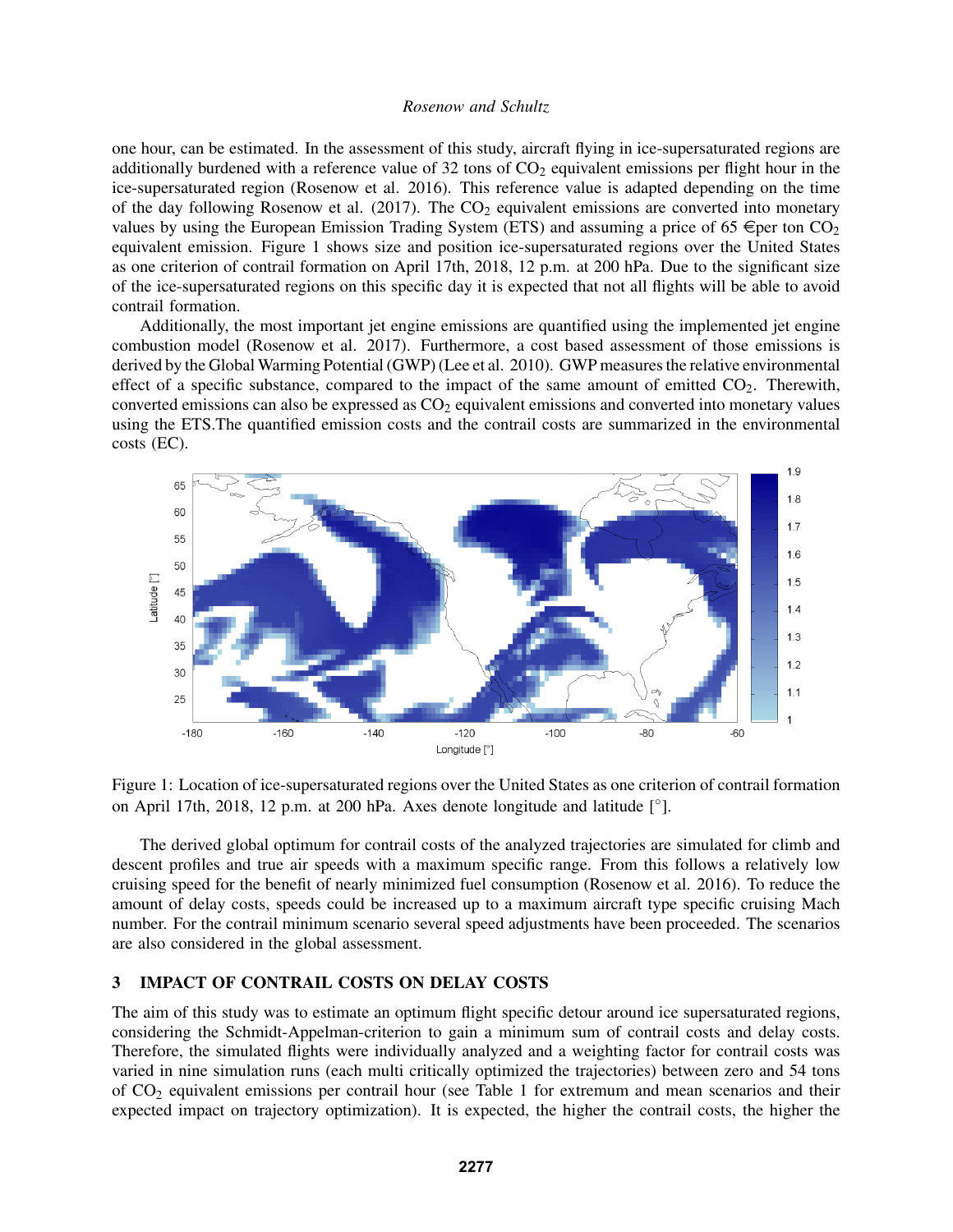possibility, that a detour around ice-supersaturated regions is considered in the path finding algorithm, i.e. the longer the flight distance and time of flight. In order to find a guaranteed solution, the contrail costs must not be set to infinity. In the 54 tons scenario, the algorithm already did not find a solution for one flight which has been removed in all scenarios. The heuristic in the path finding algorithm A\* to find the minimum distance is based on the great circle distance. That's why, the algorithm does not accept unrealistically long detours. Large ice supersaturated regions at cruising altitude (as shown in Figure 1) cause trajectories, where contrail formation is unavoidable. Therewith, the following extremum values are considered in the costs assessment:

Table 1: Impact of extremum contrail cost weightings on the trajectory.

| Contrail cost weighting              | Impact on trajectory optimization   |
|--------------------------------------|-------------------------------------|
| $0$ t CO <sub>2</sub> eq. emissions: | Minimum time track                  |
| 32 t $CO2$ eq. emissions:            | balanced contrail and delay costs   |
| 54 t $CO2$ eq. emissions:            | minimum possible contrail formation |

Additionally, the real flown trajectories on the specific day were simulated as reference scenario. Due to a significant detour factor (quotient of actual flight distance divided by great circle distance) of the reference scenario, the optimum contrail induced detour was estimated on the bases of multi critically optimized trajectories. Since one of the Efficiency Key Performance Indicators, the "average horizontal en route flight efficiency of the actual trajectory" is defined as the distance flown compared to the great circle distance (The European Comission 2013), the ground distance is also evaluated in the study.

## 3.1 Trajectory Specific Optimum Contrail Induced Detours

Contrail formation could have been avoided between Boston Logan International Airport (BOS) and Los Angeles International Airport (LAX) with a Boeing B787 aircraft (compare Figure 2). The aircraft departure was already 30 minutes late, which is why high passenger delay costs are assumed (compare Section 2.2).



Figure 2: Optimized trajectories from Los Angeles to Boston in an ice-supersaturated (blue squares) atmosphere: Black: originally filed, green: multi-critically cost optimized (contrail costs= 32 t) and red: complete contrail avoidance. Black arrows mark wind speed (length) and wind direction.

In Figure 2, ice supersaturated regions at cruising altitude (between 210 and 180 hPa) are shown in blue. Note, only if the Schmidt-Appelman-criterion is satisfied, contrails will be induced. Hence, contrail formation is very unlikely in low altitudes. The impact of increasing detours around those regions is reflected in the delay costs and in flight time (compare Table 2). Furthermore, the detour induces additional fuel burn, direct operating costs (DOC) and environmental costs (EC). Hence, the cost minimum trajectory with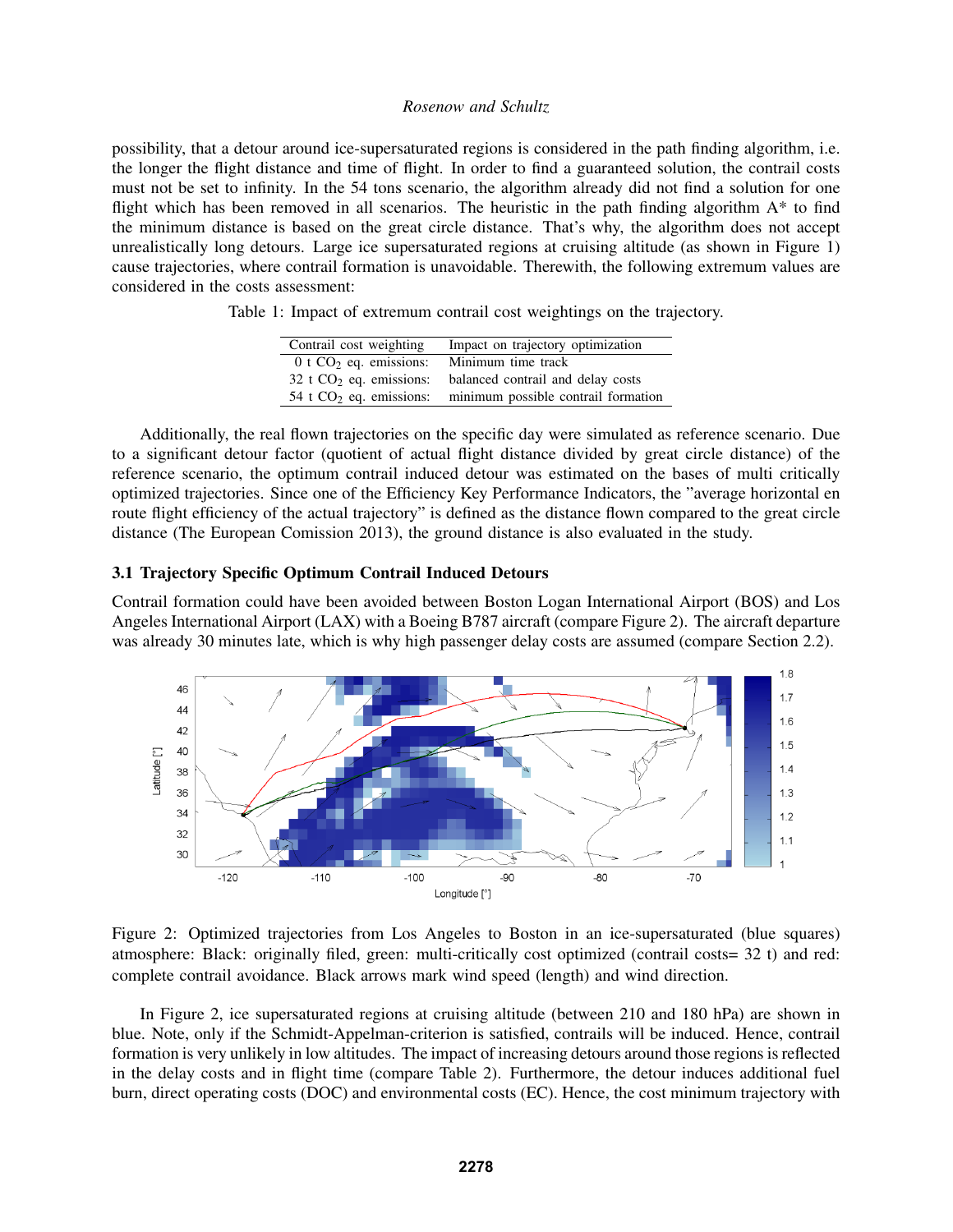cruising speeds for a maximum specific range (32 t CO<sub>2</sub> eq. emissions) includes 1360  $\in$  contrail costs,  $1147 \in$  delay costs and a flight time of 7.02 hours. The minimum time track (zero t CO<sub>2</sub> eq. emissions) would cause 7% more contrail costs, 1.3% more DOC and 3% more EC by only saving 0.34% delay costs. Complete contrail avoidance were estimated for a contrail cost weighting higher than  $32 \text{ t } CO_2$  eq. emissions (compare Table 2). Strong headwinds in the second half of the flight cause a northern optimum trajectory. As soon as contrails are avoided, the ground distance does not increase with increasing contrail costs function, because the algorithm does not find different solutions.

In this special case, a speed increase yield reduced DOC and reduced delay costs (compare Table 2). Obviously, the increase in EC and in fuel burn does not overcome the benefit of the reduced flight time. Hence, the detour around the ice-supersaturated is short enough to compensate additional fuel burn by saved contrail costs, when cruising speed is increased as well.

Table 2: Optimum contrail cost weighting (in t  $CO<sub>2</sub>$  eq. emissions) for a single trajectory between BOS and LAX, where contrail formation could have been avoided. The last line lists those costs derived with increased cruising speed up to maximum Mach number in the 40 tons scenario.

| Contrail cost weighing               | Contrail costs | Delay costs EC |      | DOC.  |      | Flight time Ground distance |
|--------------------------------------|----------------|----------------|------|-------|------|-----------------------------|
| [t $CO2$ eq. emissions]              | [€]            | l€l            | [€]  | [€]   | [h]  | [km]                        |
| 0 t $CO2$ eq. emissions              | 1462           | 1143           | 3397 | 86362 | 6.98 | 4256.92                     |
| $32$ t CO <sub>2</sub> eq. emissions | 1360           | 1147           | 3298 | 85214 | 7.02 | 4358.50                     |
| 40 t $CO2$ eq. emissions             | $\overline{0}$ | 1155           | 1947 | 86213 | 7.02 | 4358.50                     |
| Mach max                             |                | 953            | 1967 | 83511 | 6.35 | 4358.50                     |

Another example shows the behavior of the simulation, when contrail formation is not avoidable. Figure 3 shows an Airbus A320 flight from Boston (BOS) to Cyril E. King Airport (STT) on April 17th, 2018 at 6 a.m. which has to pass an ice-supersaturated region during cruise. The scheduled turnaround time of this flight is long enough to assume low passenger delay costs (compare Section 2.2). Obviously, the path finding algorithm does not find a contrail free solution, even for a very high contrail cost weighting of 56 t  $CO<sub>2</sub>$  eq. emissions. A relatively small detour (indicated as black line in Figure 3) enables the saving of a few minutes of contrail formation (compare Table 3). Again, the speed increase has a positive effect on both contrail costs and delay costs. However, this statement should not be generalized. Often, additional fuel costs and EC hamper the saved time costs (compare Figure 5). This applies especially to flights without delay. This example flight shows the effect of contrail induced detours on ground distance (compare Table 3), which is increasing with increasing contrail costs function. Hence, the overall efficiency is significantly hampered by contrail induced detours.

Table 3: Optimum contrail cost weighting for a single trajectory between Boston and Cyril E. King Airport STT. Contrail formation could not completely be avoided. The last line corresponds to costs with increased cruising speed up to maximum Mach number in the 56 tons scenario.

| Contrail cost weighing                   | Contrail costs | Delay costs EC DOC |     |       |      | Flight time Ground distance |
|------------------------------------------|----------------|--------------------|-----|-------|------|-----------------------------|
| [ $t CO2$ eq. emissions]                 | [€]            | [€]                | [€] | [€]   | [h]  | [km]                        |
| 0 t $CO2$ eq. emissions $\overline{200}$ |                | 268                | 720 | 26350 | 3.79 | 2740.70                     |
| $32$ t CO <sub>2</sub> eq. emissions     | - 194          | 268                | 715 | 26520 | 3.79 | 2744.28                     |
| 56 t $CO2$ eq. emissions                 | 188            | 269                | 726 | 26261 | 3.79 | 2753.36                     |
| Mach max                                 | 181            | 203                | 724 | 25704 | 3.52 | 2751.46                     |

### 3.2 Global Optimum Contrail Induced Detour

After examining two individual trajectories and analyzing the effect of different strategies in trajectory optimization on contrail costs and delay costs the whole scenario of 128 flights in the United States from and to Boston during three hours on April, 17th, 2018 is contemplated (compare Table 4). Low contrail cost weightings lead to reduced time of flight only for trajectories affected by contrails. Therefore, flight time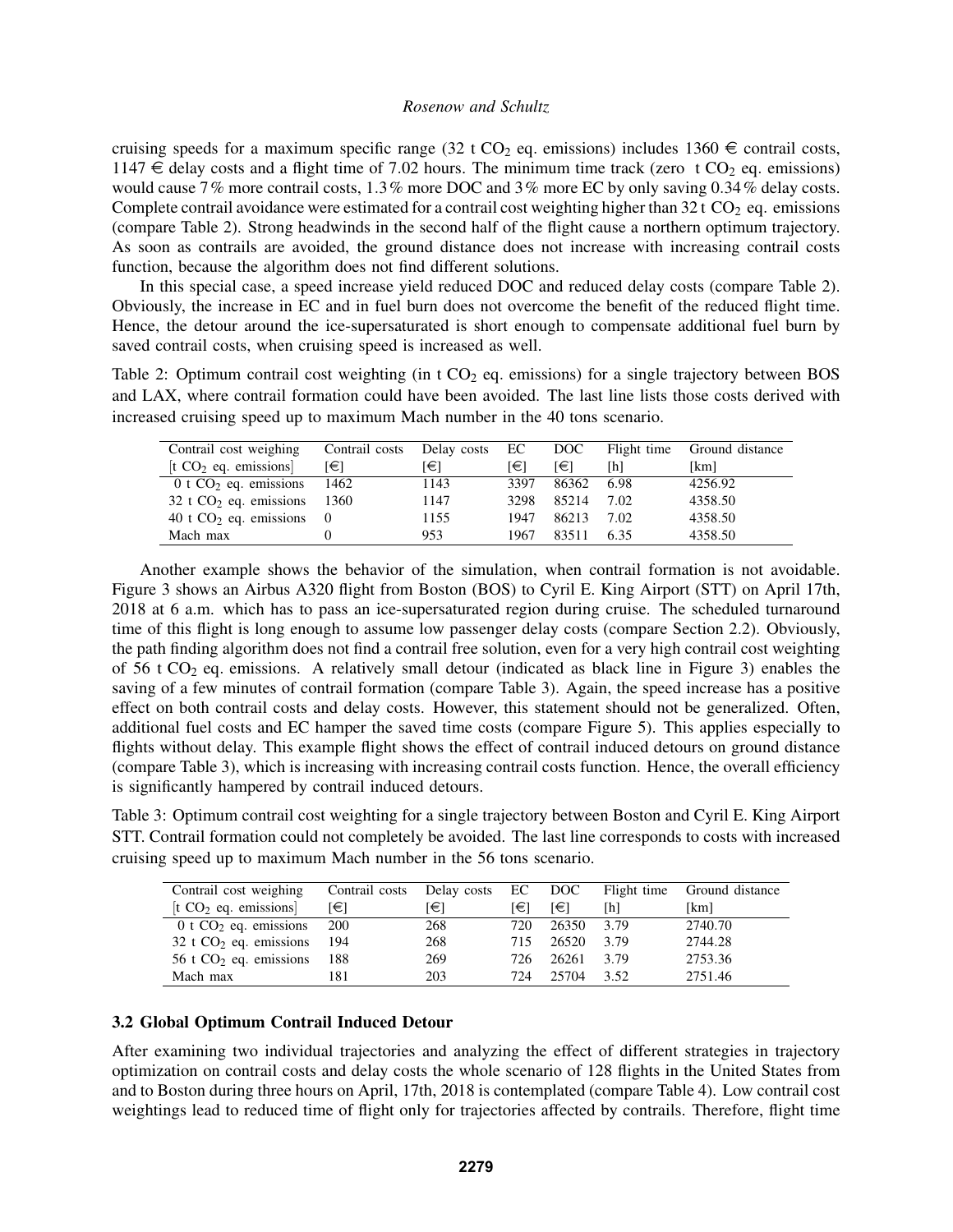*Rosenow and Schultz*



Figure 3: Optimized trajectories from Boston (BOS) to Cyril E. King Airport (STT) in an ice-supersaturated (blue squares) atmosphere. Contrails cannot be completely avoided, only a few minutes of contrail formation can be saved (black) by a short detour, compared to the cost minimized trajectory (red). The green line indicates the optimized trajectory with a contrail cost weighting of  $6$  t  $CO<sub>2</sub>$  eq. emissions. Black arrows mark wind speed (length) and wind direction during the first flight hour.

is only slightly reduced in Table 4 unless speed is increased which causes additional fuel and emissions. The additional emissions are reflected in slightly higher environmental costs (EC) (last row in Table 4). Compared to the 56 tons scenario, contrail costs are further reduced in the speed increased scenarios because contrails are assessed per contrail hour. Due to the effect of wind speed and wind direction, minimum ground distance is detected in a scenario with very low contrail cost weighting (6 t  $CO<sub>2</sub>$  eq. emissions), but not with zero tons  $CO<sub>2</sub>$  eq. emissions.

In the minimum time track scenario, 41 flights induced contrail costs and 57 flights were delayed. Eighteen contrail flights could be saved assuming  $40$  t  $CO<sub>2</sub>$  eq. emissions with an unchanged number of 57 delayed flights. The 56 t  $CO<sub>2</sub>$  eq. emissions simulation still calculated 27 flights with contrails but 66 with delay. The number of delayed flights could be reduced to 38 when cruising with maximum Mach number was assumed. In this case study, the simulation with a high contrail cost weighing of  $40 t CO<sub>2</sub>$  eq. emissions per contrail hour, yielded a minimum sum of direct operating costs and environmental costs (Figure 5, right) which would be of interest for airlines with respect to an increased efficiency. In that scenario, significantly reduced contrail formation is achieved (compare Table 4 and Figure 4, right) and contrail costs are in the same order of magnitude as delay costs (Figure 5, left). However, due to significantly increasing delay costs considering contrail costs of  $32 \text{ t } CO_2$  eq. emissions per contrail hour and higher, direct operating costs are consequently increasing (compare Figure 4, left). The important impact of contrail costs on environmental costs can be is shown in Figure 4 (right) although emission induced environmental costs are expected to increase with increasing contrail costs, due to longer detours.

With increasing contrail cost weighting long detours around ice-supersaturated regions become more attractive and contrail costs can be significantly reduced, whereas delay costs only slightly increase in this case study. The sum of environmental and direct operating costs will be minimized, if contrail costs are weighted with 40 t  $CO<sub>2</sub>$  eq. emissions (Figure 5), which is higher than the reference value of 32 t CO<sup>2</sup> eq. emissions derived from global climate model data in 2005.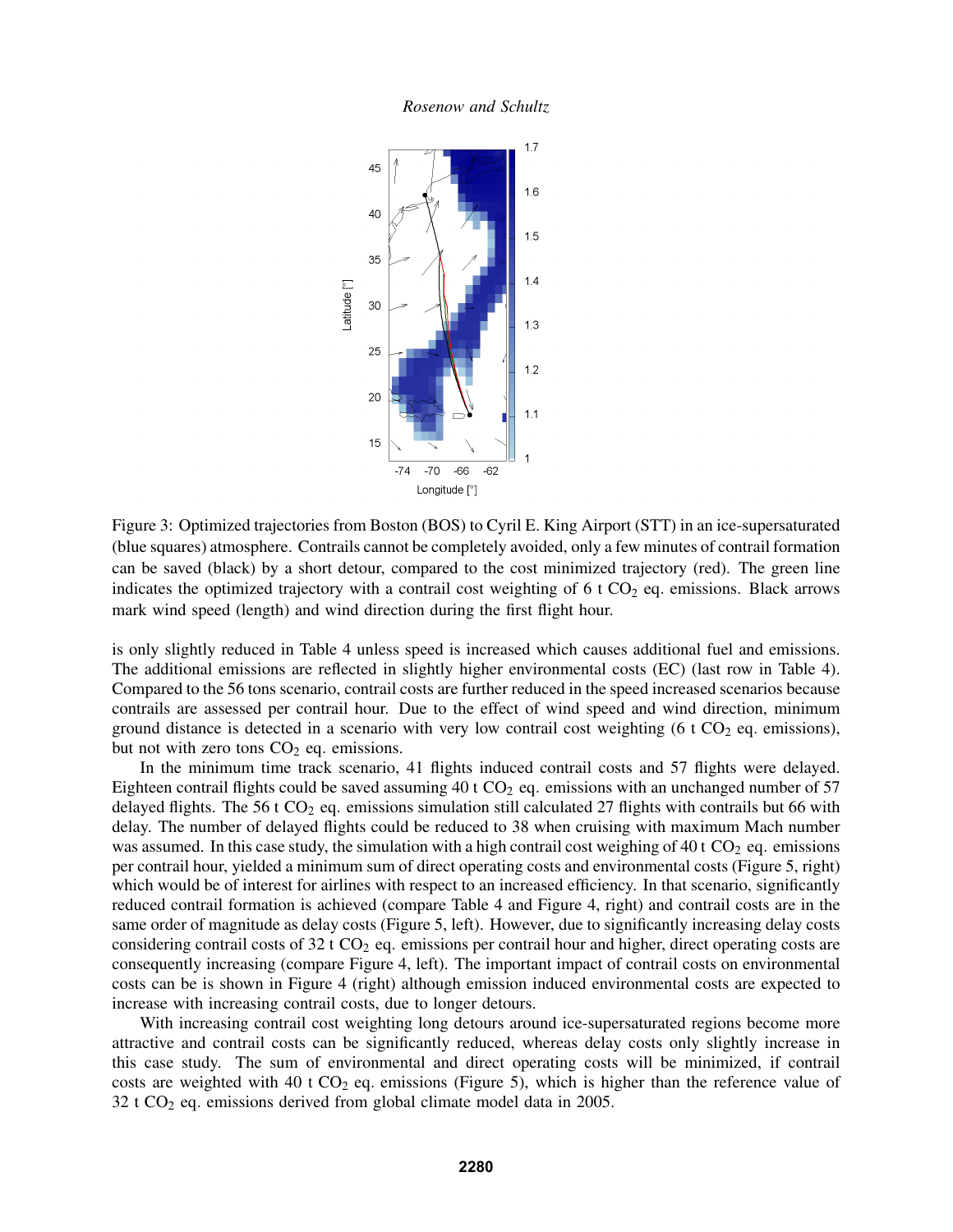| Table 4: Mean assessment of each contrail cost weighting scenario (averaged over 128 flights). The last |
|---------------------------------------------------------------------------------------------------------|
| two lines represent scenarios with increased cruising speed by 5% and up to maximum Mach number in      |
| the 56 tons scenario, respectively.                                                                     |

| Contrail cost weighing   | Contrail costs | Delay costs | EC  | DOC        | Flight time | Ground distance |
|--------------------------|----------------|-------------|-----|------------|-------------|-----------------|
| [t $CO2$ eq. emissions]  | [€]            | [€]         | [€] | $\epsilon$ | [h]         | [km]            |
| $\theta$                 | 197            | 90.58       | 665 | 22981      | 2.519       | 1028.05         |
| 6                        | 190            | 90.69       | 658 | 22982      | 2.519       | 1028.02         |
| 12                       | 184            | 90.70       | 653 | 22985      | 2.520       | 1028.12         |
| 16                       | 180            | 90.71       | 649 | 22989      | 2.520       | 1028.28         |
| 24                       | 162            | 90.70       | 631 | 23001      | 2.521       | 1028.60         |
| 32                       | 112            | 91.10       | 581 | 23034      | 2.522       | 1029.96         |
| 40                       | 100            | 91.17       | 570 | 23024      | 2.522       | 1029.41         |
| 48                       | 98             | 91.19       | 596 | 23027      | 2.522       | 1029.58         |
| 56                       | 93             | 91.31       | 563 | 23056      | 2.525       | 1029.92         |
| Speed increased by $5\%$ | 89             | 77.69       | 576 | 22782      | 2.439       | 1029.92         |
| Mach max                 | 85             | 66.33       | 600 | 22571      | 2.361       | 1029.92         |



Figure 4: Impact of contrail cost weighting on direct operating costs (left) and environmental costs (right) integrated over all 128 flights of this case study.

### 4 CONCLUSION

Trajectory optimization under real weather conditions causes temporal shifts (along track uncertainties) and complicates the predictability of the trajectory. Therewith, certain predefined spatial coordinates at certain time stamps as requested for an efficient air traffic flow management in trajectory based operations could not be met, if too much importance is attributed to the optimal trajectory. Specifically, detours around cost sensitive or dangerous areas, such as contrail inducing ice-supersaturated regions or thunderstorm cells cause significant deviations from the target time of arrival. In most cases, those along track uncertainties cause delays, which in turn cause extra costs, because time slots cannot be met at the airport. Furthermore, those delays hamper the predictability of the trajectory. Delay costs, on the other hand, are specific for each aircraft type, crew and passenger category. They depend on the capacity utilization of the airport and on the following calculated take off time. Hence, a substantial air traffic simulation compiling a multi-criteria trajectory optimization should include a coupling with the expected turnaround and delay costs, so that high delay costs may be considered in the estimation of optimum flight paths and speeds.

In this case study, an air traffic assessment of environmental and direct operating costs with special respect to a coupling of contrail costs and delay costs are exemplified in a simulation environment which is able to consider competitive targets in a multi-criteria trajectory optimization. To avoid contrail formation and corresponding high environmental costs, long detours are necessary with impact on additional fuel burn, emissions and flight time. Furthermore, cruising speed could be increased to reduce delay costs accepting increased fuel burn. An optimum between detours and delay costs were found for 128 flights in the United States from and to Boston during three hours. Thereby, 53% contrail costs could be saved, accepting 0.8% higher delay costs, compared to a minimum time scenario. When cruising speed is maximized up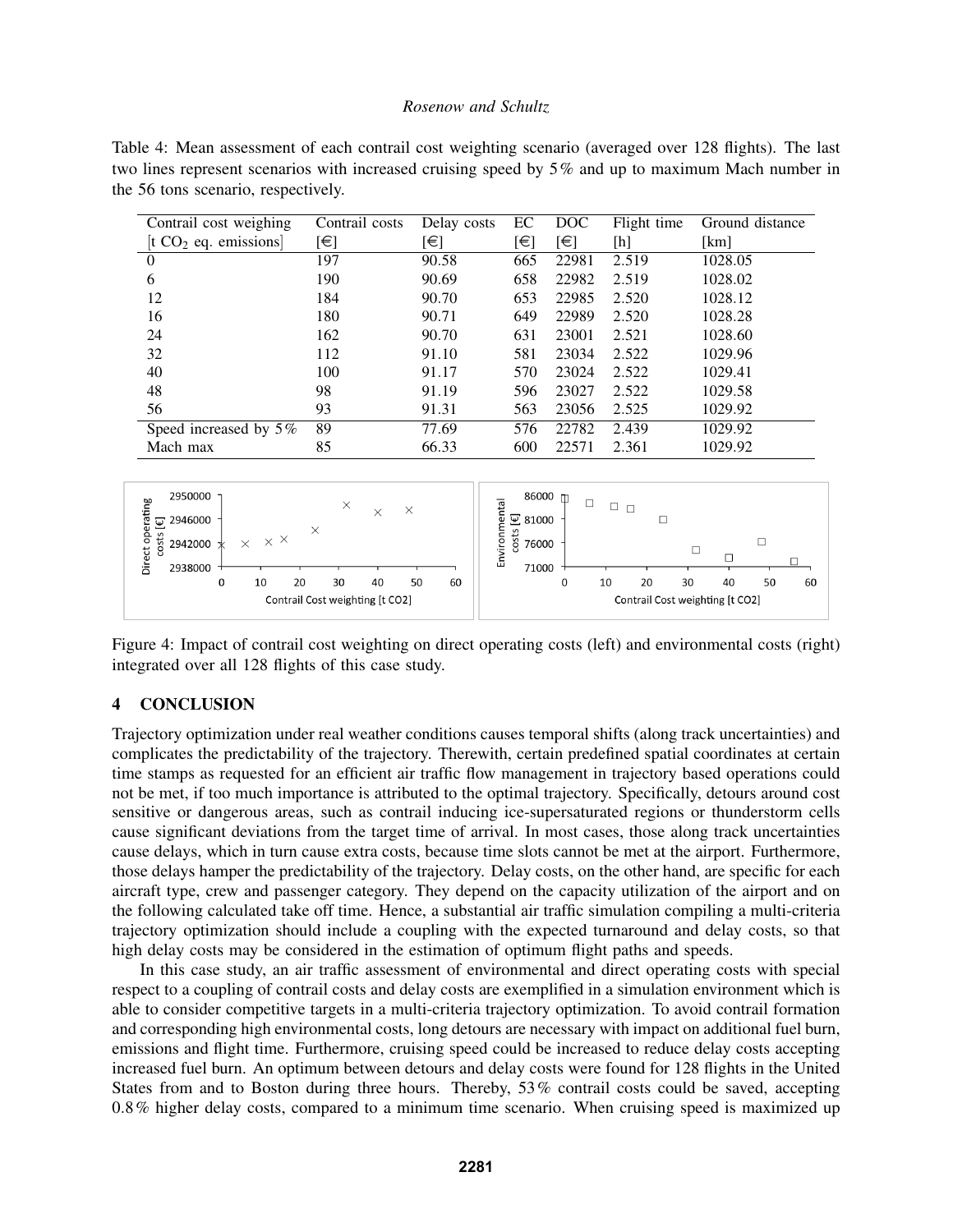

Figure 5: Impact of contrail cost weighting on contrail costs and delay costs (left) and sum of environmental and direct operating costs (right).

to aircraft specific maximum Mach number, 57% of contrail costs and 27% delay costs could be saved. Due to the optimized coupling of contrail costs and delay costs, even 2% of the sum of direct operating costs and contrail costs could be saved.

Although contrails are very expensive, due to a high contribution on global warming, long detours are never profitable because of increased fuel burn and sometimes-significant delay costs. The larger the aircraft and the shorter the planned flight specific turnaround time, the more significant the delay costs will be. On the other hand, the higher the airport capacity utilization, the higher will be the probability to slip into a less crowded time window, if long detours (combined with low environmental costs) are taken into account.

However, the results strongly depend on the boundary conditions given by the flight plan, on the definition of different cost functions and of course on the atmospheric conditions (i.e. size and position of ice-supersaturated regions). With this study, we could show the importance of considering the coupling of air procedures and ground effects in the trajectory optimization. Furthermore, the magnitude of the variability of cost functions in a trajectory optimization could be shown which even more complicates the definition of an optimum aircraft 4D trajectory.

### **REFERENCES**

- AIRBUS S.A.S May 2014. "A320/A320NEO Aircraft Characteristics, Airport and Maintenance Planning". Technical report, AIRBUS S.A.S Customer Services Technical Data Support and Service.
- Appleman, H. 1953. "The Formation Of Exhaust Condensation Trails By Jet Aircraft". *Bulletin Of The American Meteorological Society* 34:14–20.
- Belkoura, S., J. PeÑA, and M. Zanin. 2012. "Generation and Recovery Of Airborne Delays In Air Transport". *Transportation Research Part C* 69:436–450.
- Brewer, A. W. 1946. "Condensation Trails". *Weather* 1:34–40.
- Bronsvoort, J., G. Mcdonald, R. Porteous, and E. Gutt. 2009. "Study Of Aircraft Derived Temporal Prediction Accuracy Using FANS". In *13th Air Transport Research Society (ATRS) World Conference*.
- Bucuroiu, R. 2017. "A Free Route Airspace For Europe". In *EUROCONTROL Workshop On Free Route Airspace Marked By New South East Common Sky Initiative*: EUROCONTROL.
- Cook, A., and G. Tanner. 2015. "European Airline Delay Cost Reference Values". V4.1, University Of Westminster.
- Eurocontrol 2016. "CODA DIGEST All-Causes Delay and Cancellations To Air Transport In Europe".
- Förster, S., J. Rosenow, M. Lindner, and H. Fricke. 2016. "A Toolchain For Optimizing Trajectories Under Real Weather Conditions and Realistic Flight Performance". In *Greener Aviation, Brussels*.
- International Air Transport Association 2017. *AHM 730 Codes To Be Used In Aircraft Movement and Diversion Messages. Aircraft Handling Manual*. 37 ed. (IATA).
- International Civil Aviation Organization 2012. *Flight and Flow Information For A Collaborative Environment (FF-ICE) Concept*. Doc. 9965 ed. (ICAO).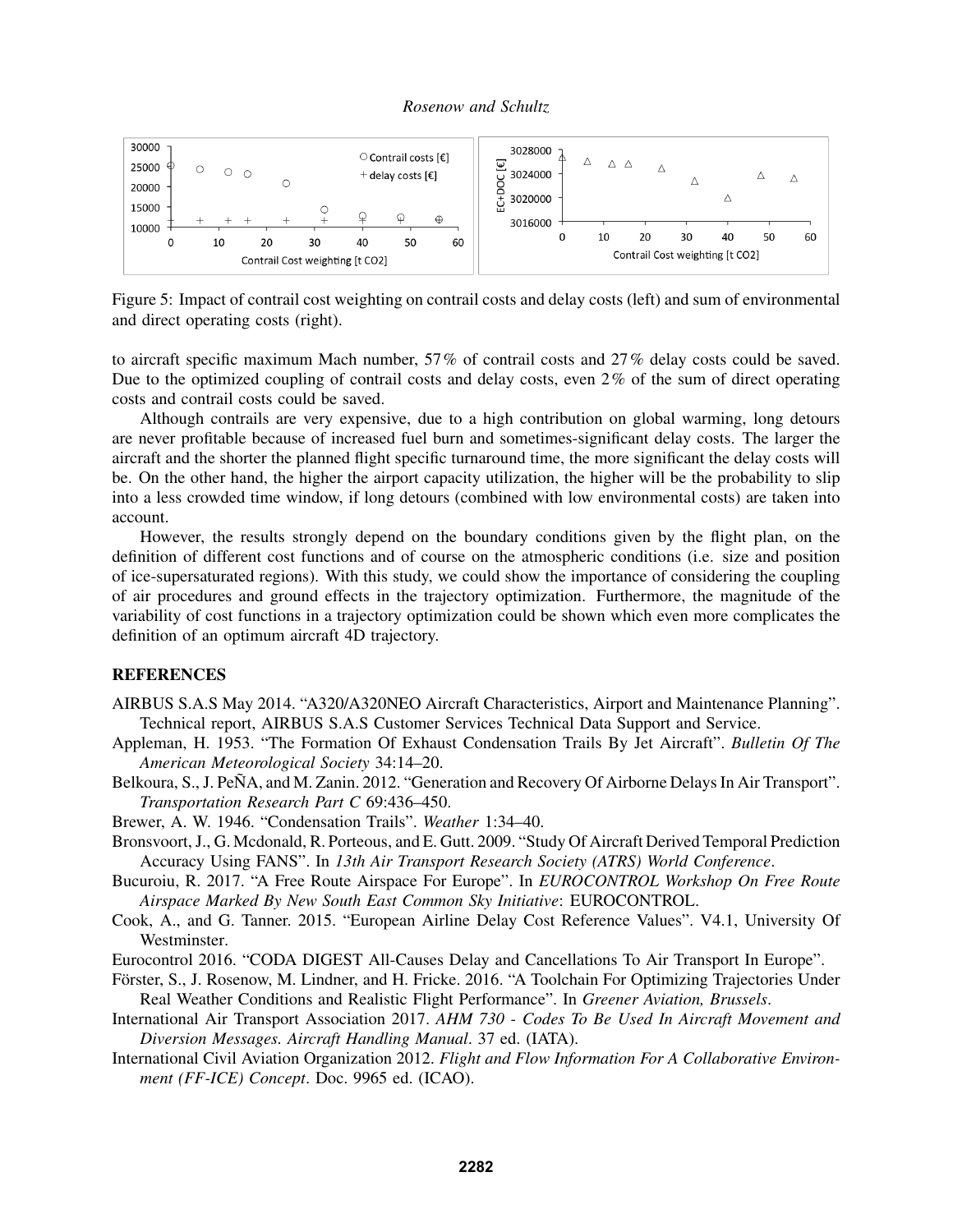- International Civil Aviation Organization 2016. *Manual On System Wide Information Management (SWIM) Concept*. Doc. 10039 AN/511 ed. (ICAO).
- Ivanov, N., F. Netjasov, R. Jovanovic, S. Starita, and A. Strauss. 2017. "Air Traffic Flow Management Slot Allocation To Minimize Propagated Delay and Improve Airport Slot Adherence". *Transportation Research Part A* 95:183–197.
- Joint Planning and Development Office 2011. *Concept Of Operations For The Next Generation Air Transportation System. Version 3.2*.
- Katsaros, A., A. Grech, B. KerÜLö, J. Butcher, and S. Kellner. 2012. "Turnaround Integration In Trajectory and Network: Development Of An Aicraft Turnaround Decision Support Tool". In *Deutscher Luft-Und Raumfahrtkongress 2012*, Number Documentid: 281357.
- Lee, D. S., G. Pitari, V. Grewe, K. Gierens, J. E. Penner, A. Petzold, M. J. Prather, U. Schumann, A. Bais, T. Berntsen, D. Iachetti, L. L. Lim, and R. Sausen. 2010. "Transport Impacts On Atmosphere and Climate: Aviation". *Atmospheric Environment* 44:4678–4734.
- Matthes, S., V. Grewe, D. Lee, F. Linke, K. Shine, and S. Stromatas. 2016. "ATM4E: A Concept For Environmentally-Optimized Aircraft Trajectories". In *Greener Aviation, Brussels*.
- Mueller, E., and G. Chatterji. 2012. "Analysis Af Aircraft Arrival and Departure Delay". In *AIAA Aviation Technology, Integration and Operations Conference*. Los Angeles, CA.
- Myhre, G., D. Shindell, F.-M. BrEOn, W. Collins, J. Fuglestvedt, J. Huang, D. Koch, J.-F. Lamarque, D. Lee, ´ B. Mendoza, T. Nakajima, A. Robock, G. Stephens, T. Takemura, and H. Zhang. 2013. "Anthropogenic and Natural Radiative Forcing. In: Climate Change 2013: The Physical Science Basis. Contribution Of Working Group I To The Fifth Assessment Report Of The Intergovernmental Panel On Climate Change". *Cambridge University Press*.
- Pellegrini, P., T. Bolic, L. Castelli, and R. Pesenti. 2017. "SOSTA: An Effective Model For The Simultaneous Optimisation Of Airport Slot Allocation". *Transportation Research Part D* 99:34–53.
- Performance Review Commission 2017. *Performance Review Report An Assessment Of Air Traffic Management In Europe During The Caldender Year 2014, 2015, 2016*. Eurocontrol.
- Poles, D., A. Nuic, and V. Mouillet. 2010. "Advanced Aircraft Performance Modeling For ATM: Analysis Of Bada Model Capabilities". In *29th Digital Avionics Systems Conference*.
- Rosenow, J. 2016. *Optical Properties Of Condenstation Trails*. Ph. D. thesis, Technische UniversitÄT Dresden.
- Rosenow, J., S. Förster, and H. Fricke. 2016. "Continuous Climb Operations With Minimum Fuel Burn". In *Sixth SESAR Innovation Days*.
- Rosenow, J., S. Förster, M. Lindner, and H. Fricke. 2016. "Multi-Objective Trajectory Optimization". *International Transportation* Special Edition 1.
- Rosenow, J., S. Förster, M. Lindner, and H. Fricke. 2017. "Impact Of Multi-Criteria Optimized Trajectories On European Air Traffic Density, Efficiency and The Environment". In *Twelfth USA/Europe Air Traffic Management Research and Development Seminar (ATM2017)*.
- Rosenow, J., and H. Fricke. 2016. "Flight Performance Modeling To Optimize Trajectories". In *Deutscher Luft- Und Raumfahrtkongress 2016*.
- Rosenow, J., H. Fricke, T. Luchkova, and M. Schultz. 2018a. "Impact Of Optimized Trajectories On Air Traffic Flow Management". *The Aeronautical Journal* Submitted.
- Rosenow, J., H. Fricke, T. Luchkova, and M. Schultz. 2018b. "Minimizing Contrail Formation By Rerouting Around Dynamic Ice-Supersaturated Regions". *Aeronautics and Aerospace Open Access Journal* 2.
- Rosenow, J., H. Fricke, and M. Schultz. 2017. "Air Traffic Simulation With 4D Multi-Criteria Optimized Trajectories". In *Proceedings Of The 2017 Winter Simulation Conference*, 2589–2600, edited by W.K.V.Chan et al., Piscataway, New Jersey:IEEE.
- Rosenow, J., D. Strunck, and H. Fricke. 2018. "Trajectory Optimization In Daily Operations". In *International Conference On Research In Air Transportation (ICRAT)*.